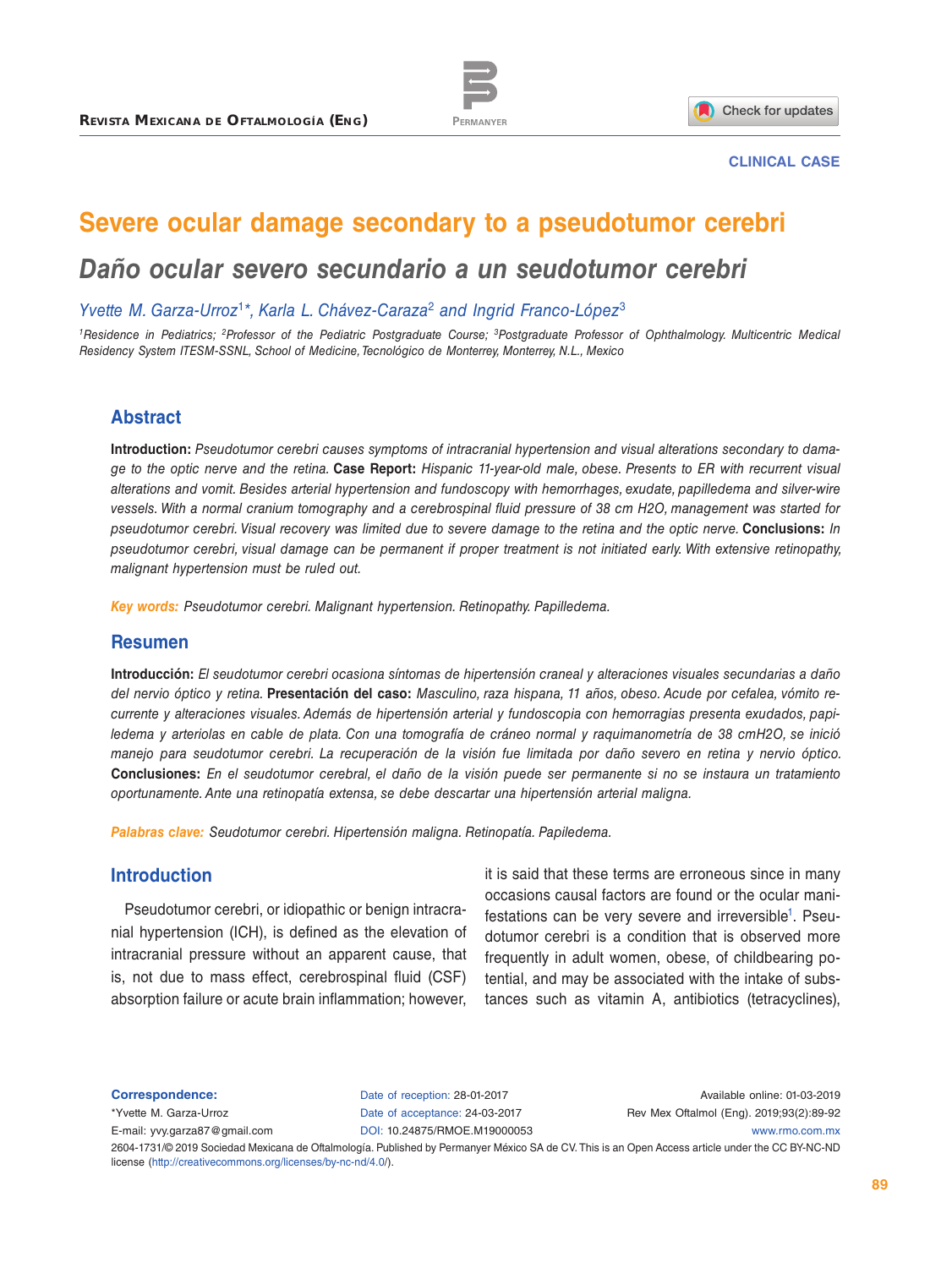hormonal medications (oral contraceptives, danazol, levonorgestrel) or steroids and their abrupt suppression, among others. The appearance under 20 years of age is unusual and unlike adults, in prepubertal children, it can occur without a sex predilection; however, in 30-43% of obese children and only as age increases, obesity constitutes a risk factor for pseudotumor cerebri, being reported in up to 80-90% of adolescents aged 15-17 years with obesity $2,3$  $2,3$ .

The typical symptomatology is that of intracranial hypertension, with headache, tinnitus, nausea, vomiting and visual alterations1 such as visual field defects, increased blind spot size, diplopia due to paresis of the VI cranial nerve, transient ischemia, photopsia, retrobulbar pain, papilledema, up to irreversible atrophy of the optic nerve; and in 5% of the cases blindness that occurs in fulminant idiopathic ICH, a very rare entity. To make the diagnosis (see [Table 1](#page-1-0)), it is necessary to rule out organic causes of elevated intracranial pressure, have a normal brain computed tomography or magnetic resonance imaging (MRI), lack of focal neurologic signs and intracranial pressure greater than 250 mmH2O, that even in children ranges between 250 and 470 mmH2O, with normal composition of the CSF<sup>4,5</sup>.

Ocular fundus damage secondary to idiopathic ICH comprises optic disc swelling with specific findings according to the severity of retinal hemorrhages and papilledema (Table  $2)^{3,6}$ .

Among the differential diagnoses to be ruled out are the causes of papilledema accompanied by intracranial hypertension and visual alterations, such as posterior fossa tumors, intracranial hemorrhage, venous sinus thrombosis, and, in this review, we emphasize malignant hypertension; a rare disease in the pediatric age that defines a series of changes in the retina such as hemorrhages and exudates, together with systemic arterial hypertension (SAH). Although the prevalence of hypertension in children is of 3-5%, there are few studies about the prevalence of hypertensive retinopathy in children, estimated between 8% and 50%7. Ocular damage in malignant SAH is described in [Table 3](#page-1-2).

We present the case of a patient with severe retinal damage due to pseudotumor cerebri.

### **Case presentation**

An 11-year-old male patient with diagnosis of severe obesity, weighing 91 kg (P99) with a height of 1.52 cm (P50-75) and a body mass index of 39 (P  $>$  97). With a family history of essential hypertension and type 2 diabetes mellitus. He attended the ophthalmology

#### <span id="page-1-0"></span>**Table 1.** Dandy-Smith criteria

Signs and symptoms of intracranial hypertension

Lack of focal neurologic signs, except for VI nerve paresis

Normal neuroimaging tests (small ventricles and "empty sella" appearance may be present)

Increased CSF pressure (above 200-250 mmH20) but with normal composition

#### <span id="page-1-1"></span>**Table 2.** Fundus findings in pseudotumor cerebri

*Typical papilledema findings* Blurred disc margins Absence of venous pulsation Retinal veins distension Optic disc protrusion Peripapillary hemorrhages Peripapillary exudates

#### <span id="page-1-2"></span>**Table 3.** Hypertensive retinopathy classification

| Mild     | Generalized arteriolar narrowing,<br>arteriovenous nicking, silver wire arterioles                |
|----------|---------------------------------------------------------------------------------------------------|
| Moderate | Retinal hemorrhages (dot or flame-shaped),<br>microaneurysms, cotton-wool spots, hard<br>exudates |
| Severe   | Moderate retinopathy signs plus optic disc<br>swelling                                            |

department for a 5-week history of headache described as holocranial, pulsatile and of variable intensity, sometimes disabling, as well as a sudden visual loss in the right eye 2 weeks before, having the same sudden visual loss later in the left eye, a week prior to admission. His relatives did not seek medical attention before due to family problems. The patient has been living in the school residence away from his parents for the last 6 months.

He went to the emergency room a month and a half before due to headache, ataxia and vertigo with a blood pressure (BP) of 120/90 (percentile P 88/P99). Acute otitis media was diagnosed, and he was discharged. In the ophthalmology department the diagnosis was of hypertensive retinopathy with a BP of 140/90 (P99/ P99), so he was referred for admission to the pediatrics department. In his initial assessment he no longer referred headache, nausea or vomiting and the BP was normal; however, 15 hours after admission, the patient presented a BP of 140/100 mmHg (P99 / > 99). The other vital signs were normal, with a Glasgow score of 15. He referred blurred vision and "shadows" in the right eye, and in the left eye his visual acuity was of light perception. Fundoscopy showed retinal hemorrhages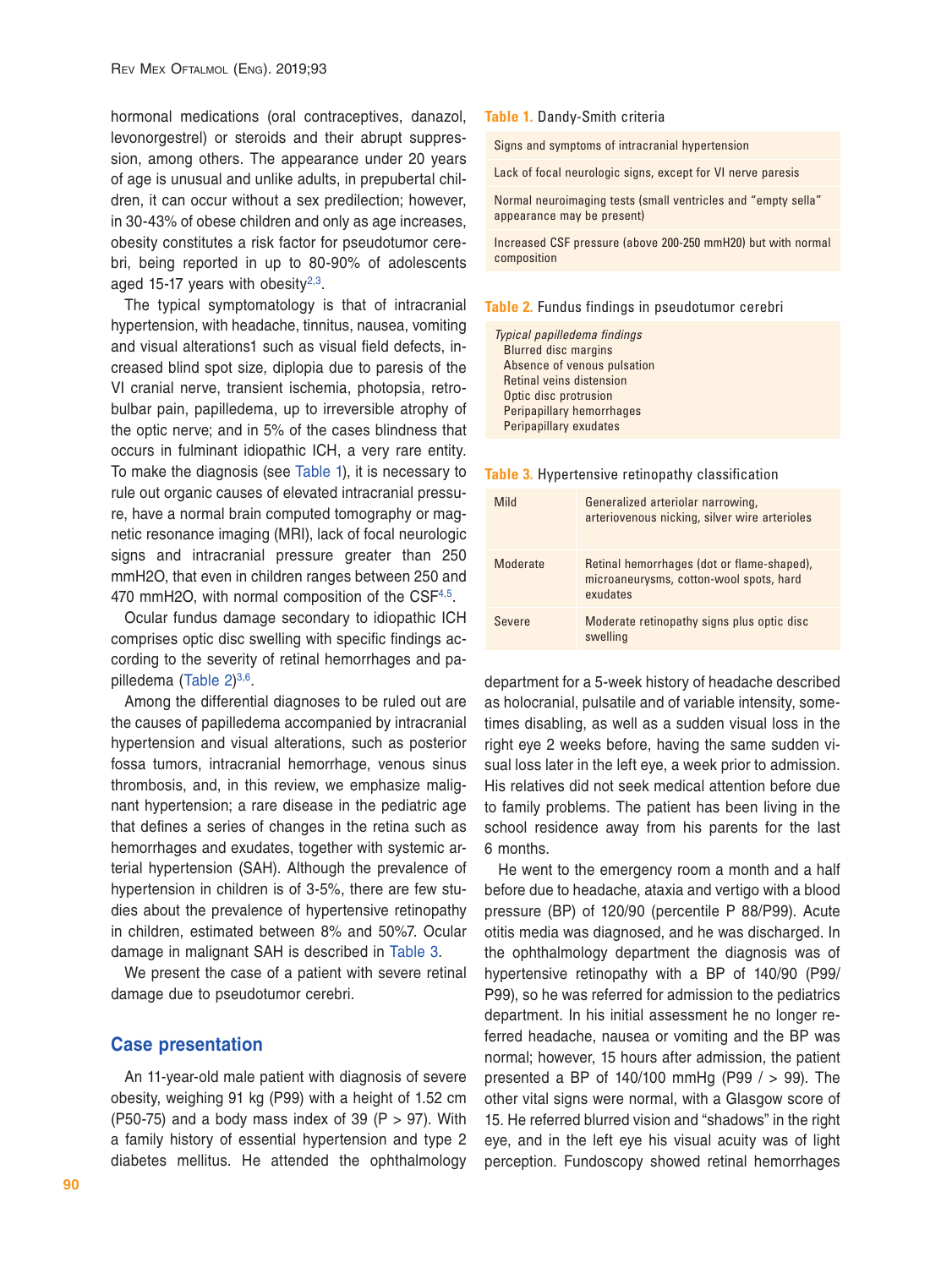and papilledema, corroborated by digital camera examination where extensive bilateral hemorrhages, microaneurysms, cotton-wool spots and hard exudates, grade IV papilledema, macular star, and silver wire arterioles were observed in both eyes (Fig. 1). The rest of the physical exploration was normal.

For the diagnostic approach of the patient, a computed tomography with and without contrast was performed, which was normal. Blood tests showed white and red cell counts within normal ranges with a blood glucose of 105 mg/dL in fed state. Urinary, renal and liver enzymes tests were normal. A lipid profile was not quantified. A lumbar puncture was performed, due to suspicion of pseudotumor cerebri, which reported an opening pressure of 38 cmH2O and CSF of normal composition. With this data, a diagnosis of pseudotumor cerebri was made and treatment was initiated with acetazolamide 45 mg/day and topiramate 50 mg/day, showing a slight improvement of the symptoms. During his hospital stay the BP remained in a range of normal to high with values between 110-120/70-90 mmHg; after 5 days he was discharged with the same treatment, referring a slight improvement in vision; however, he was not evaluated by the ophthalmology department before discharge.

Two months after discharge, an improvement in visual acuity was reported. The patient was able to see blurred objects and the visual acuity measured with a Rosenbaum card was 20/200 in the left eye and 20/800 in the right eye. The BP was in the normal range in this visit. At 9 months, with a weight of 85 kg, his visual acuity was 20/100 in the right eye and 20/400 in the left eye, without a refractory error. And on fundoscopy, the retina showed fibrosis secondary to the inflammatory event, and both optic nerves were pale.

### **Discussion**

We present a patient with severe visual alterations secondary to pseudotumor cerebri with hypertension. The only direct association of pseudotumor cerebri with hypertension is when the patient has hypertension secondary to obesity, but hypertension has not been described as part of the clinical signs. It has only been reported that previously hypertensive patients have a worse visual prognosis, and that obese patients have a higher probability of recurrence<sup>6</sup>. In this case, hypertension was attributed to the patient's obesity; however, other possible causes of hypertension and its severity were not studied.



**[Figure 1.](#page-2-0)** Patient's ocular fundus. Flame and punctate hemorrhages are observed (black arrow), macular edema (thick white arrow), silver wire arterioles, arteriolar constriction (yellow arrow), venous congestion and tortuosity (blue arrow) and exudates (thin white arrows).

<span id="page-2-0"></span>Pseudotumor cerebri may show fundus changes as those seen in malignant hypertension, nevertheless, it is unusual that there is extensive retinal damage as in this case. On the other hand, hypertensive retinopathy in children is usually mild<sup>7</sup>, contrary to the findings in this patient, who would be classified as a severe case. Therefore, malignant hypertension should be considered in the diagnostic approach of patients with BP elevation and severe retinal damage, as in this case. Considering these two options was a challenge for the service. First, other differential diagnoses had to be excluded, especially those related to mechanical ICH such as tumors, intracranial hemorrhage and venous sinus thrombosis. Posterior fossa tumors should be ruled out due to the visual symptoms in our patient. Posterior fossa syndrome is characterized by headache, nausea, vomiting and papilledema (10-15%), visual disturbances and uncoordinated gait. MRI should be performed as a more sensitive imaging test to diagnose common tumors in childhood such as medulloblastoma, astrocytoma, ependymoma or craniopharyngioma<sup>8</sup>. Another differential diagnosis to consider is subarachnoid hemorrhage that causes ICH symptoms due to inflammation and fibrosis. Some examples are aneurysms, trauma or rarely an arteriovenous malformation (10% are in the posterior fossa). An aneurysm can rupture due to hypertension, causing ICH symptoms due to acute hydrocephalus (blood is released to the CSF), which can cause sentinel headache, starting 6-20 days before the